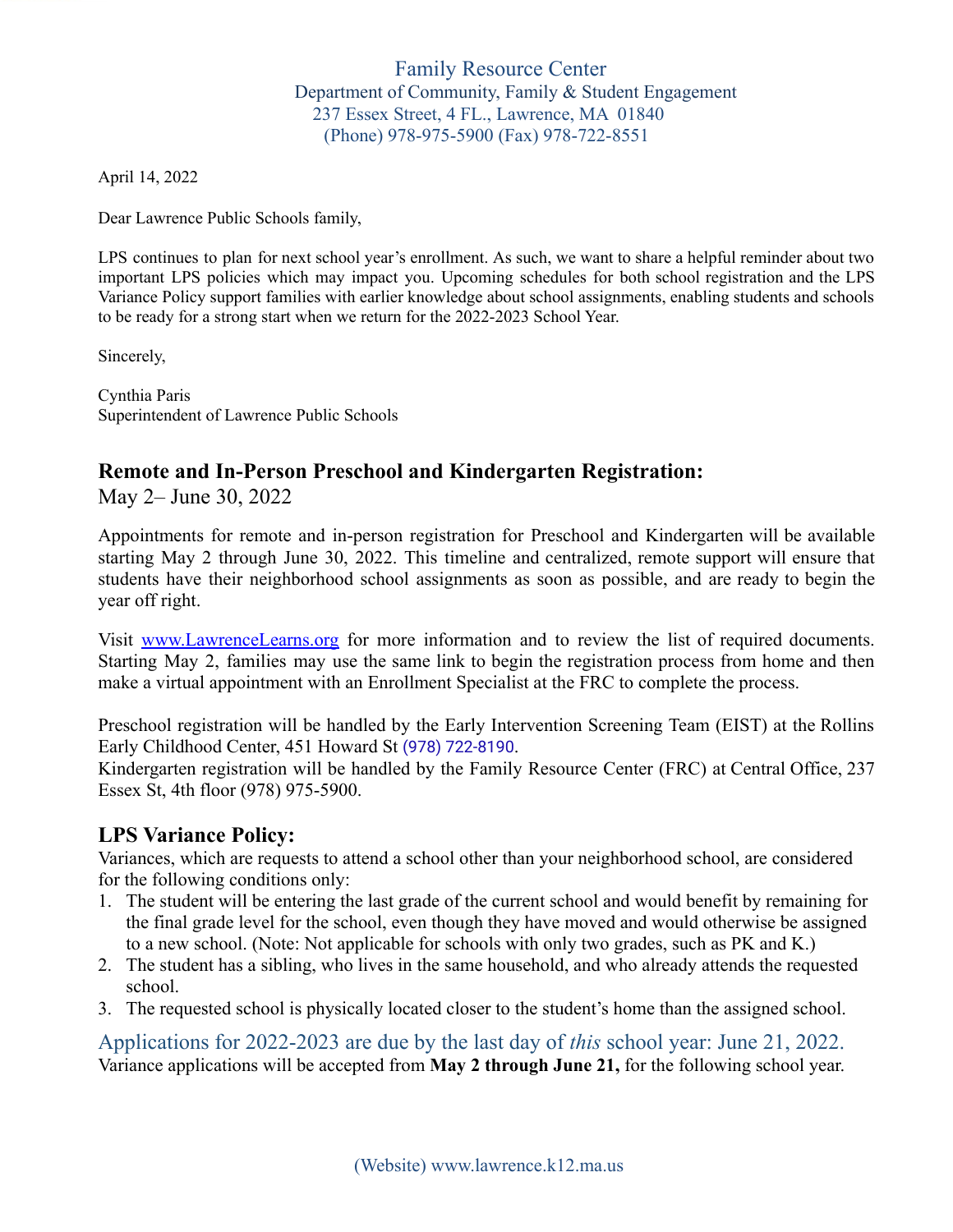#### Family Resource Center Department of Community, Family & Student Engagement 237 Essex Street, 4 FL., Lawrence, MA 01840 (Phone) 978-975-5900 (Fax) 978-722-8551

Variance applications are available on the LPS website, under Policies (see below). Late applications will not be considered. Decisions will be communicated by July 10.

To view the updated policy or to download an application, visit our web page: <https://www.lawrence.k12.ma.us/index.php/policies>*.*

14 de abril de 2022

Estimada familia de las Escuelas Públicas de Lawrence,

LPS continúa planificando la inscripción del próximo año escolar. Como tal, queremos compartir un recordatorio útil sobre dos políticas importantes de LPS que pueden afectar. Los próximos horarios tanto para el registro escolar como para la Política de variación de LPS apoyan a las familias con un conocimiento más temprano sobre las asignaciones escolares, lo que permite que los estudiantes y las escuelas estén listos para un buen comienzo cuando regresemos para el año escolar 2022-2023.

Atentamente,

Cynthia Paris Superintendente de las Escuelas Públicas de Lawrence

# **Matrícula Remota Preescolar y Kindergarten**

2 de mayo- 30 de junio, 2022

Las citas para las matrículas remotas y en persona para preescolar y kindergarten estarán disponibles a partir del 2 de mayo hasta el 30 de junio de 2022. Este comienzo temprano de matrículas y ubicación centralizada ayudará a proveer mejor servicio a las familias. El apoyo remoto centralizado asegura que los estudiantes obtengan su asignación escolar en su vecindario y estén listos para comenzar bien el año escolar.

La inscripción en preescolar estará a cargo del Equipo de Evaluación de Intervención Temprana (EIST) en el Centro de Primera Infancia Rollins, 451 Howard St (978) 722-8190.

El Centro de Recursos para la Familia (FRC) en la Oficina Central, 237 Essex St, 4to piso (978) 975-5900, se encargará de la inscripción para el jardín de infantes.

Visita [www.LawrenceLearns.org](http://www.lawrencelearns.org) para obtener más información y para revisar la lista de los documentos requeridos. A partir del 2 de mayo, las familias pueden usar el mismo enlace para comenzar el proceso de matrícula desde su hogar y luego hacer una cita virtual con una Especialista de Inscripción Escolar del FRC para completar el proceso.

# **LPS Póliza de Solicitud de Reasignación Escolar (Variance)**

Las solicitudes de re-asignación escolar, la cual es para pedir que su hijo/a asista a una escuela fuera de su vecindario, sólo serán consideradas por las siguientes razones:

- 1. El estudiante entrará en el último grado de la escuela actual y se beneficiará quedarse para su último año, aun cuando él/ella se haya mudado y de esa manera sería otra asignación escolar.
	- (Nota: Esto no incluye a las escuelas con solo 2 grados, tal como PK y K.)
- 2. El estudiante tiene un hermano/a, que vive en el mismo hogar, y ya asiste a la escuela solicitada
- 3. La escuela solicitada se encuentra físicamente más cerca de la casa del estudiante que la escuela asignada.